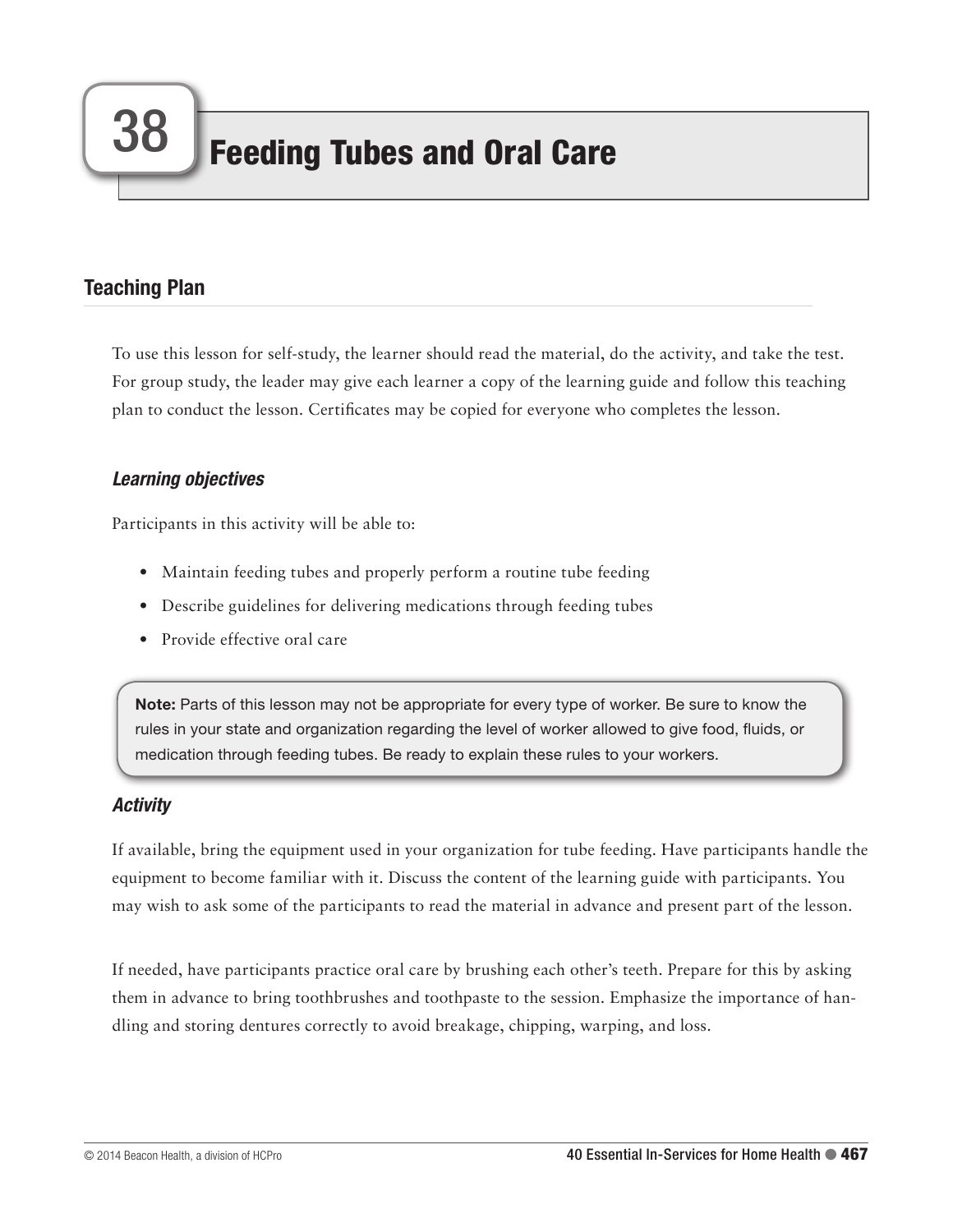# *Conclusion*

After participants take the test, review it together. Provide certificates to learners correctly answering 70%, or 7 out of 10.

## *Test answers*

- 1. liquid
- 2. water
- 3. b
- 4. b
- 5. a
- 6. comfort, prevent bad breath, mouth dryness, infections, and irritations, reduce heart disease
- 7. 30 minutes to an hour
- 8. flush with water, avoid acidic liquids, do not mix medicine with formulas, crush tablets completely
- 9. soft
- 10. stomach juices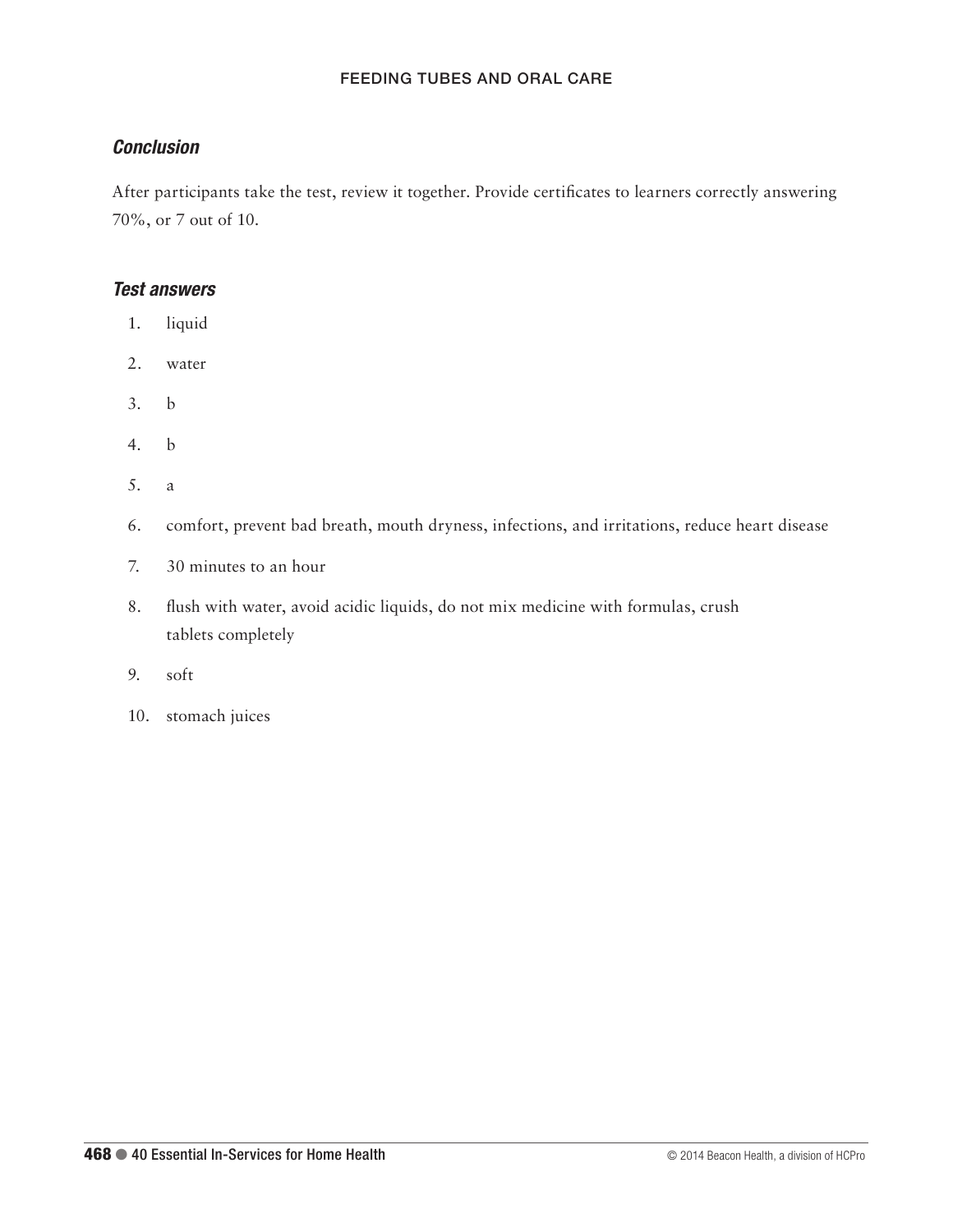# Feeding Tubes and Oral Care

#### Contents:

- Types of feeding tubes
- Nourishment
- Medications
- Tube feeding procedures
- Preventing and fixing tube clogs
- Tube maintenance
- Assisting with mouth and denture care

# Feeding Tubes

Sometimes people with certain conditions become unable to eat or drink enough to have adequate nutrition. When this happens, a doctor might put a tube into the patient's stomach to enable the patient to receive nutrition, medicines, or fluids. These tubes come in various sizes and are usually called feeding tubes or enteral tubes. Enteral means "within the digestive tract." Feeding a patient through a tube placed in the digestive tract is known as tube feeding or enteral feeding.

# *Types of tubes*

Occasionally, temporary tubes called nasogastric (NG) tubes are inserted through the nose and into the stomach. These are often used after surgery or when the tube will be needed for only a short time.

Some patients have a more permanent feeding tube inserted into the digestive tract through a surgical incision called a stoma.

There are two main types of permanent feeding tubes. One type goes directly into the stomach and is called a gastrostomy tube or **G-tube.** Sometimes these are called percutaneous endoscopic gastrostomy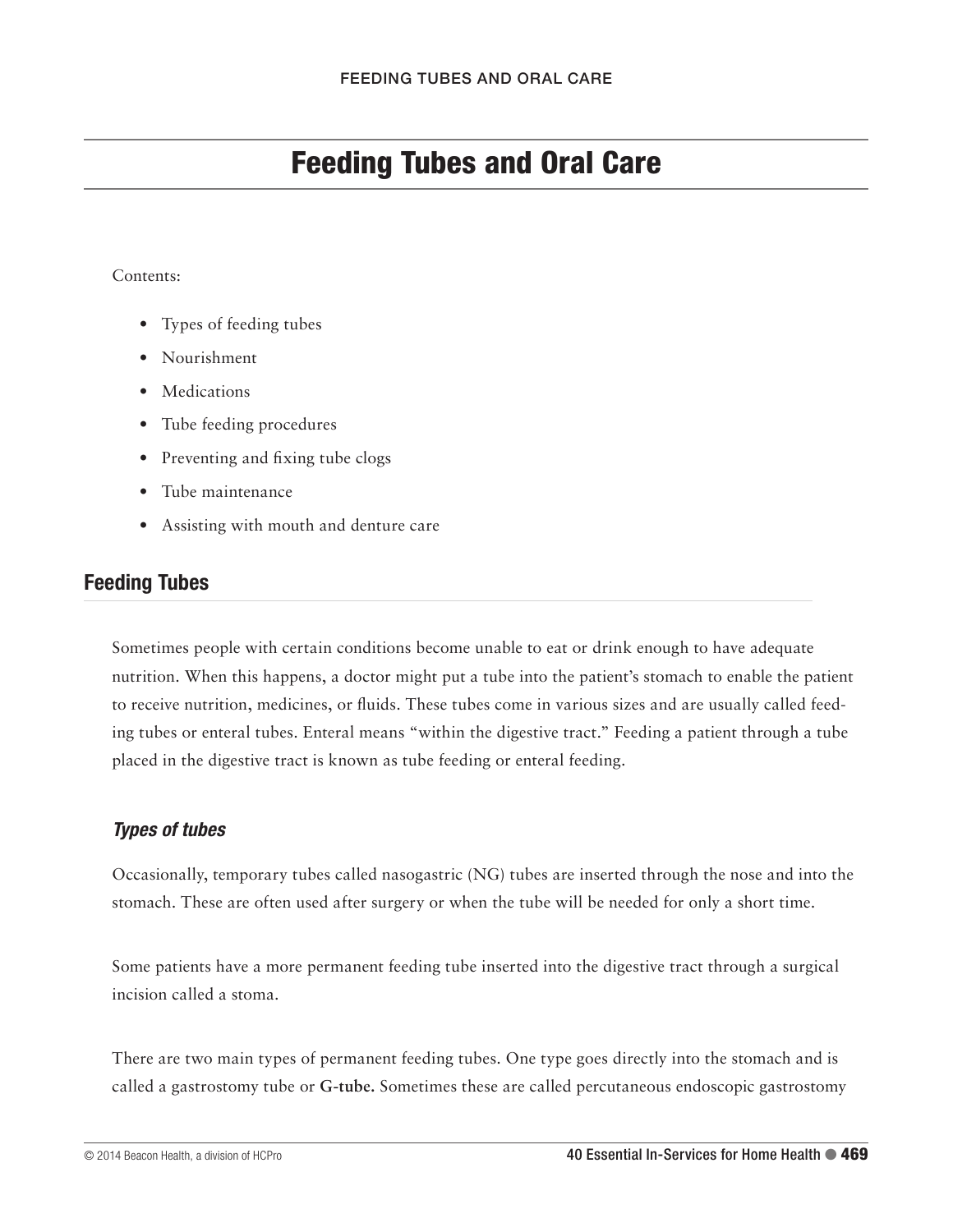tubes (**PEG tubes**) because a doctor inserts them with a special instrument called an endoscope. Not all feeding tubes are PEG tubes. Anyone caring for a tube should learn what kind of tube it is.

The second type is a **J-tube** or jejunostomy tube. J-tubes go directly into the small intestine (the upper part of the bowels). These are used when there is a need to bypass the stomach.

Most feeding tubes have an anchoring device inside and outside the digestive tract. The internal anchor, or bumper, keeps the tube from falling out. The external bumper is a disc that keeps the tube from going too far into the stomach.

There is usually a plug at the end of the feeding tube. Adapters on the end of the tube can connect it to a feeding device. Some have a side port for medication administration. Tubes range from size 8 to size 30 and are made of soft, flexible materials such as silicone, rubber, or polyurethane.

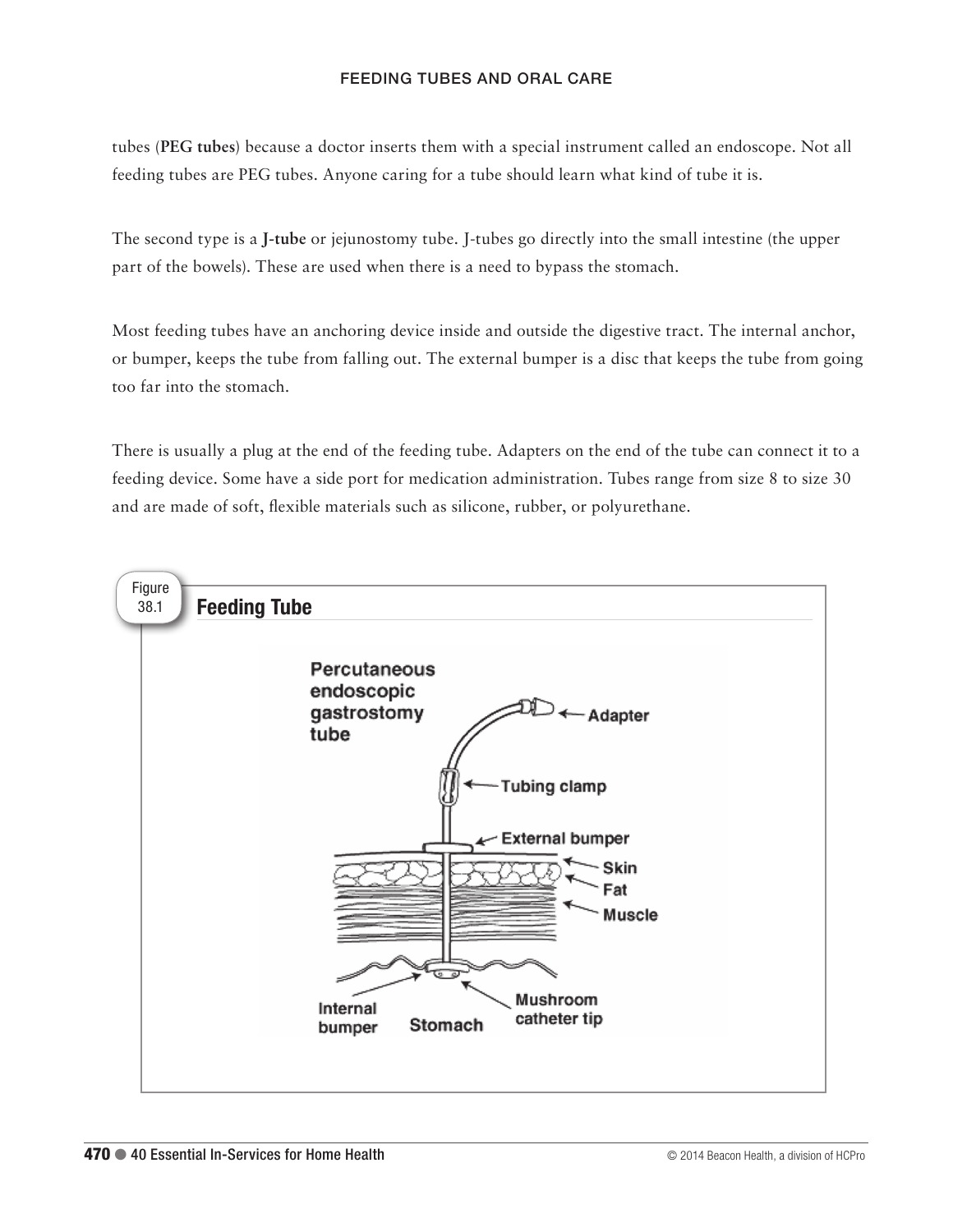## *Nourishment*

There are many different formulas used to feed people through feeding tubes. Commercially prepared formulas contain all the basic nutrients needed to maintain health.

A patient might have continuous feeding, with a machine that pumps a specific amount of formula per hour into the tube. Some patients receive bolus feedings, also called intermittent feedings, which means they get a certain amount of formula all at one time, usually several times per day.

Once opened, formulas need to be refrigerated at a specific temperature and used within a certain time. If a formula is supposed to be mixed with water, it is important to follow the directions about how much water to use and whether to use sterile water or tap water. Usually, liquid formula should not be diluted with water, because it increases the risk of contamination.

Sometimes formula is given through a food container that is washed after every use. Food containers and tubings used to give the formula must be kept clean. If the feeding is continuous, the tubings and feeding containers should be changed regularly, usually at least every 24 hours. In this case, the container should be marked to show when it was started and how long it should be used.

#### *Medications*

Patients may receive medications through the feeding tube. The pharmacist who dispenses the medicines can give advice about which medications need to be given on a full or empty stomach. This will help determine the timing of feedings and medications.

Not all medicine can be given safely through a feeding tube. The pharmacist can tell you whether tablets may be crushed and whether time-release capsules may be opened. Liquid forms of medication should be used when available. Liquid medications may usually be diluted with water. Soft gelatin capsules filled with liquid can be given by pricking a hole in the capsule and squeezing out the contents.

Medications should normally not be mixed with formula because of possible interactions between the drug and the formula. Medications should not be mixed together for the same reason. To avoid drug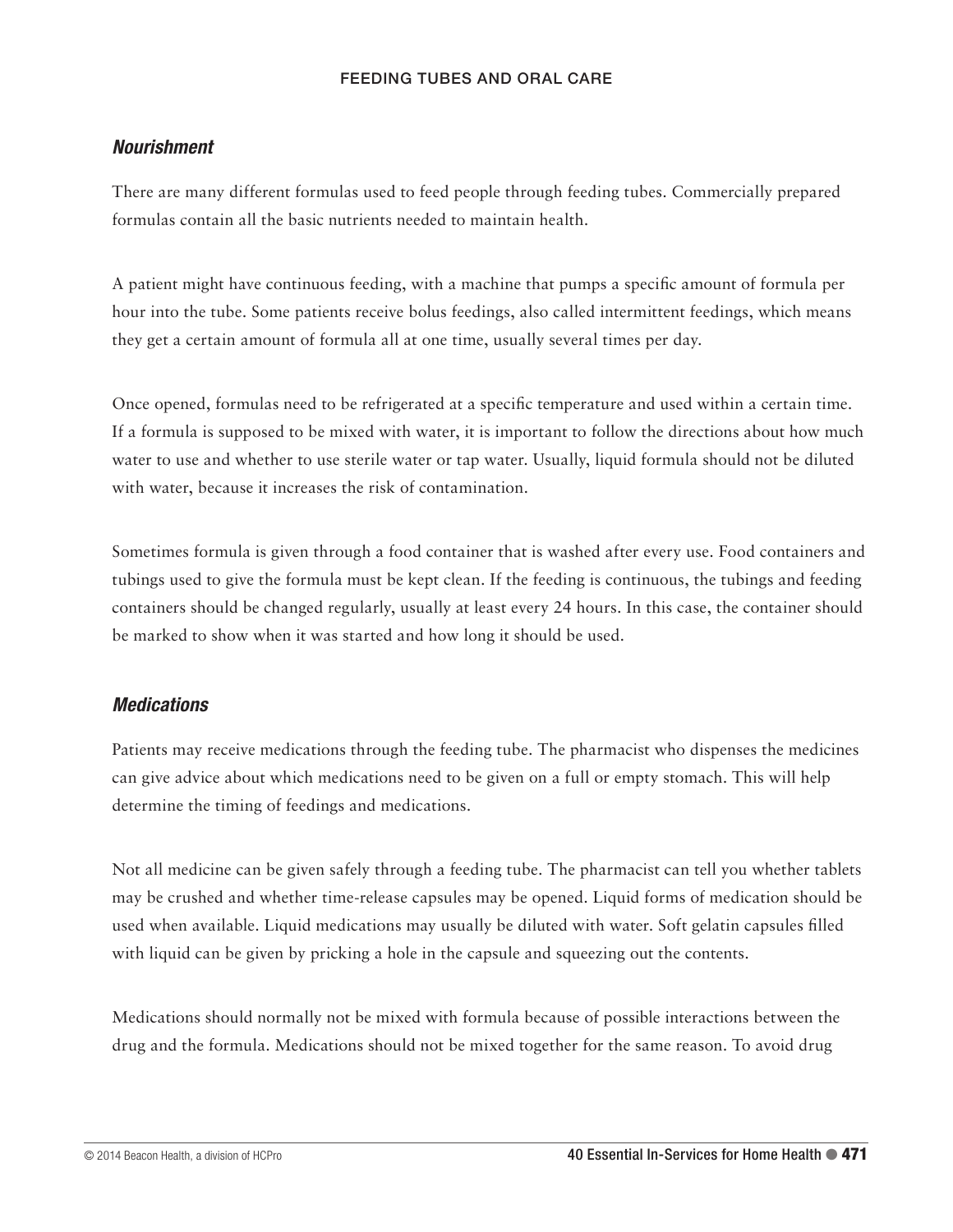interactions, give 30 cc of water between medications. After giving medicine through a feeding tube, flush the tube with at least 20 to 30 cc of water.

## Feeding Tubes and Medication Types

Medications easily given via tube:

- Liquids (best alternative)
- Immediate-release oral tabs
- Soft gelatin capsules

Avoid or ask pharmacist about:

- Crushed enteric-coated tabs
- Sublingual or buccal meds
- Sustained-release caps/tabs
- Syrups

Usually these are not given via tubes.

#### *Tube feeding procedures*

- 1. Wash your hands and put on gloves.
- 2. Position the patient in a sitting position or with the head of the bed at a 45-degree angle. The head must remain higher than the stomach.
- 3. Check the tube to be sure it is in the right place. Follow this procedure:
	- a. Remove the plug at the end of the tube.
	- b. Attach a 60-cc syringe to the end of the tube.
	- c. Pull back on the plunger. If you see yellow-green or green fluid in the syringe, the tube is in the stomach.
	- d. Inject the stomach juices back into the tube before feeding.
	- e. If you do not obtain stomach juices when you pull back on the plunger, notify your supervisor. Do not begin the feeding.
	- f. If the syringe fills up with fluid when you pull back on the plunger, the stomach may be too full. Check with your supervisor before feeding.
- 4. Insert the tip of the food container tube or syringe into the feeding tube.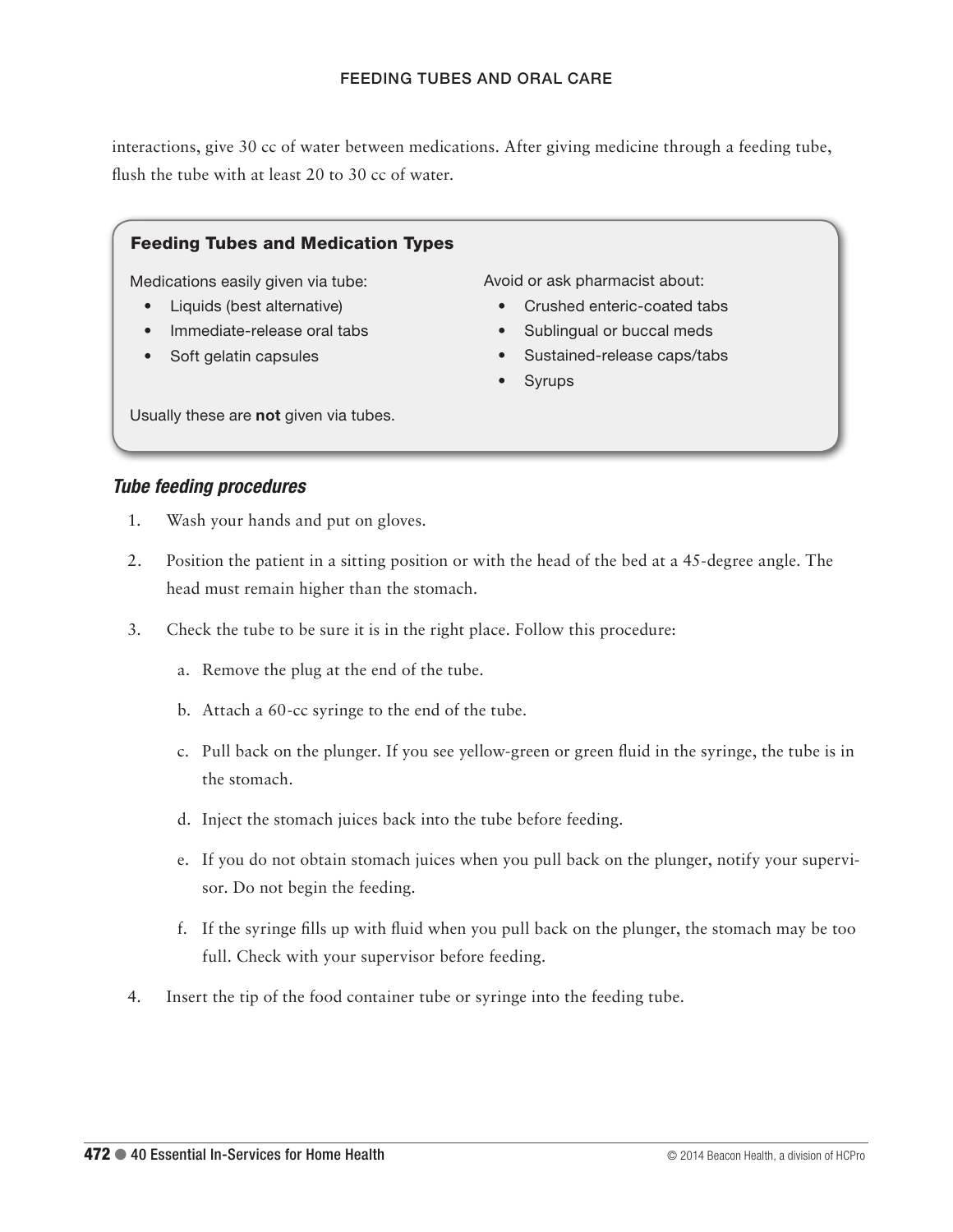- 5. Open the clamp on the tube slowly, adjusting the speed of the feeding so it will go in at the correct rate. If pouring the formula into a syringe or funnel, hold the syringe or funnel low enough to control the speed of the feeding.
- 6. A bolus or intermittent type of feeding should usually be given over a 45-minute or 1-hour period. If the patient chokes or has difficulty breathing during a feeding, stop the feeding at once and notify emergency personnel.
- 7. When the feeding is done, fill the food container with the amount of water prescribed by the patient's doctor. Allow the water to run into the stomach.
- 8. Close the clamp on the tube and disconnect the feeding device.
- 9. Insert the plug into the end of the tube.
- 10. Keep the patient in a sitting position or with the head of the bed raised at a 45-degree angle for 30 minutes to an hour after the feeding.

# *Procedure for giving medications through a feeding tube*

- 1. Prepare medicine according to instructions. If allowed, crush a tablet with a mortar and pestle to a fine powder and mix it with water. Dilute liquid medications with 30 cc of water. Do *not* mix medications together.
- 2. Follow steps 1 through 3 in the feeding procedure.
- 3. Connect a 30- to 60-cc syringe to the medication port on the tube or to the end of the tube if a medication port is not available. Flush the tube with at least 30 cc of water.
- 4. Gently push the first medication into the tube through the syringe.
- 5. Flush tube with 30 cc of water (do not use formula, soda, or juice).
- 6. Give the next medication.
- 7. Administer each medicine separately and flush the tube well after each drug.
- 8. If the patient has a continuous feeding, reconnect the feeding bag after giving all the medications, unless the medicine requires an empty stomach.
- 9. For drugs that require an empty stomach, stop feeding 30 minutes before drug administration and resume 30 minutes to an hour afterward.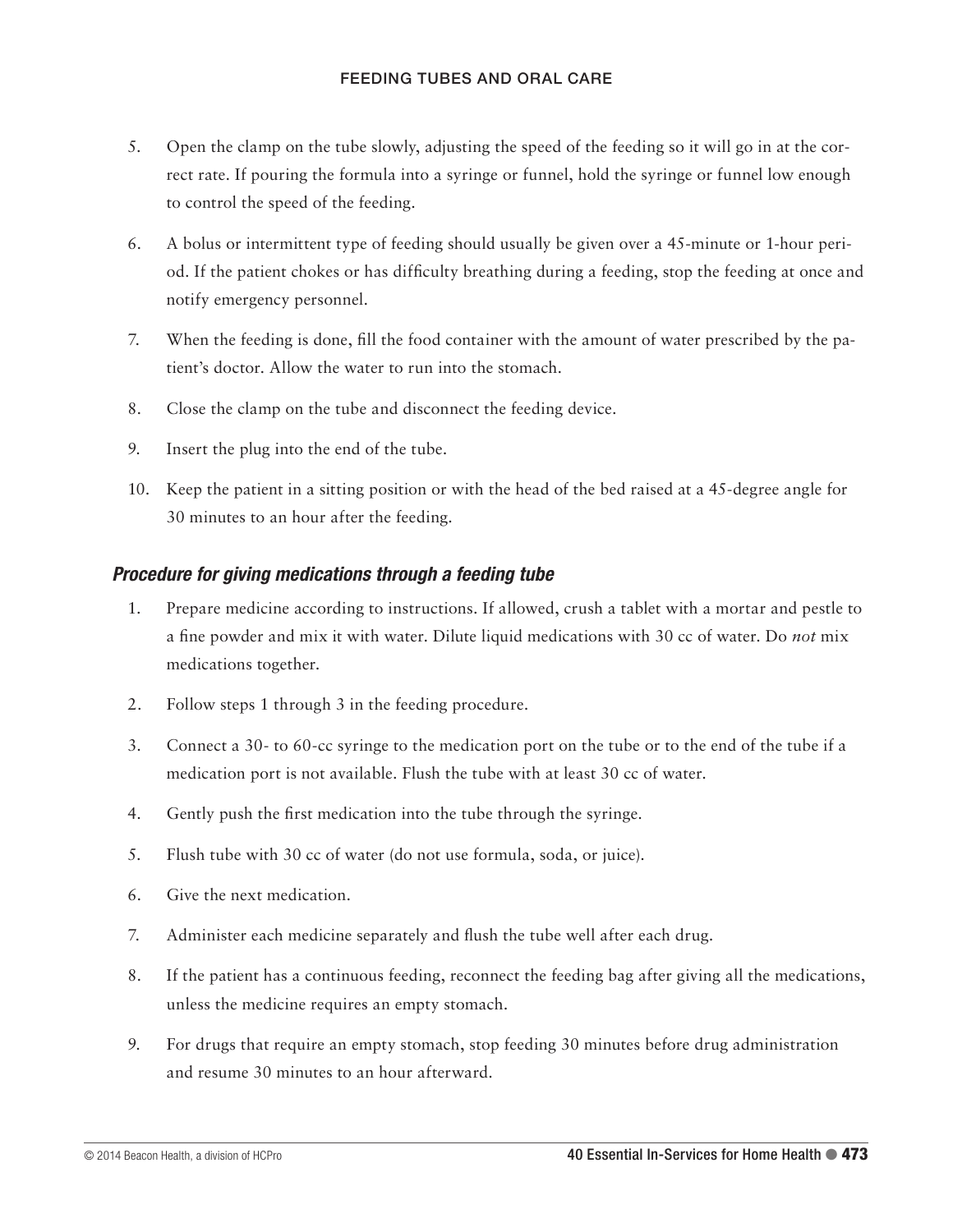# *Tube clogging*

Tube clogging is one of the most frequent problems with tube feeding. Clogging of the feeding tube may result in tearing of the tube.

Several things cause clogging:

- Administration of inappropriate medications or forms
- Poor flushing technique
- Thick formulas
- Reflux of gastric or intestinal contents into the tube

# *Prevention of clogging*

- Flush with 20 to 30 cc of water. Do *not* use carbonated cola drinks or juices.
- Avoid the use of acidic liquids. Cranberry juice and carbonated cola beverages are acidic and may actually contribute to tube clogging.
- Do not mix medicine with formulas.
- Ensure tablets are fully crushed, if appropriate.

# *Unclogging a feeding tube*

- Act immediately.
- Check to be sure that the tube is not kinked.
- Place a 30- to 60-cc syringe into the end of the tube and gently pull back on the plunger to dislodge the blockage.
- If the blockage remains, alternate gentle pushing and pulling on the plunger of the syringe. If this does not work, alert your supervisor.

# *Discomfort*

Liquid medications must be diluted in order for some patients to tolerate them, especially when the medication is delivered directly into the small intestine through a J-tube. Not all liquid medications are appropriate for tube feeding. In addition, some patients may not be able to tolerate the large volumes of water needed when giving several medications. Report a patient's discomfort to your supervisor.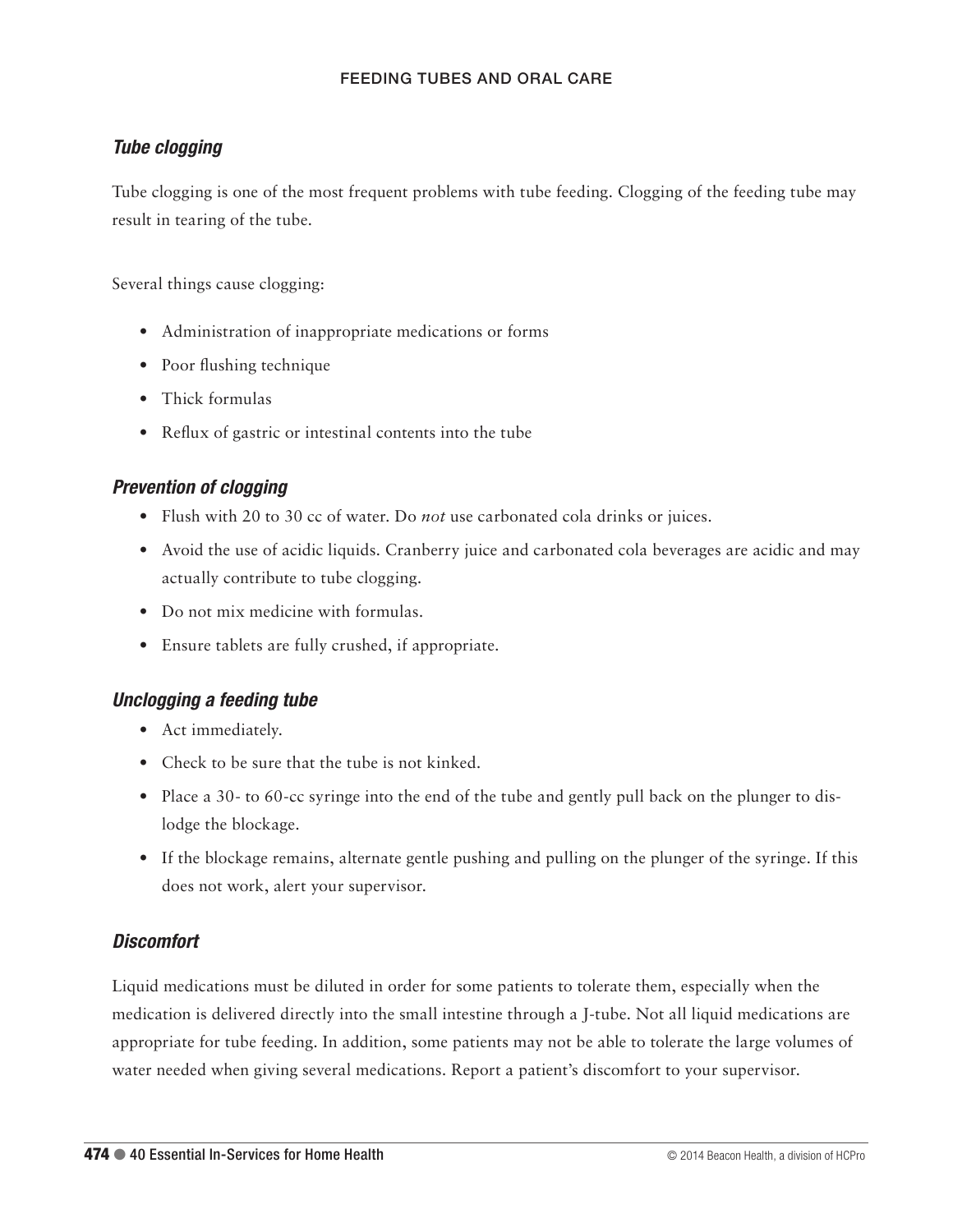Note: Only use oral medication syringes to perform tube feedings and give medications through a tube. It is dangerous to use other types of medication syringes. Fatalities have resulted when preparations intended for oral administration were given intravenously because they had been drawn up in syringes used for injections.

## *Daily care of a gastrostomy tube*

- Always wash your hands and wear gloves when caring for the tube.
- Check the tube site daily for redness, bleeding, drainage, or tenderness.
- Note the length of the tube every day. Use the external marks on the tube if available, or measure the length of the tube from the stoma site to the end of the feeding tube. If the length of the tube changes, it might not be at the right place in the digestive tract. Changes in tube length must be reported to your supervisor.
- Be sure the tube is secured and that there is a small amount of space between the disc or bumper and the skin.
- If there is a button, it should be rotated daily during routine skin cleansing.
- Gently clean the skin around the tube site with soap and water or according to your organization's protocol. Dry the site thoroughly.

# *Nasogastric (NG) tube care*

- Brush teeth twice daily.
- Clean the area where the NG tube goes into the nostrils every day. Use a cotton-tip applicator moistened with warm water. If the patient's nose is sore, apply water-soluble lubricant such as Surgilube or K-Y Jelly.
- Change the nasal tape when it is loose or dirty, or as needed. Make sure the nasal tape is secure at all times.
- A nasogastric tube may irritate the nasal passages. Be gentle when feeding or cleaning around the tube.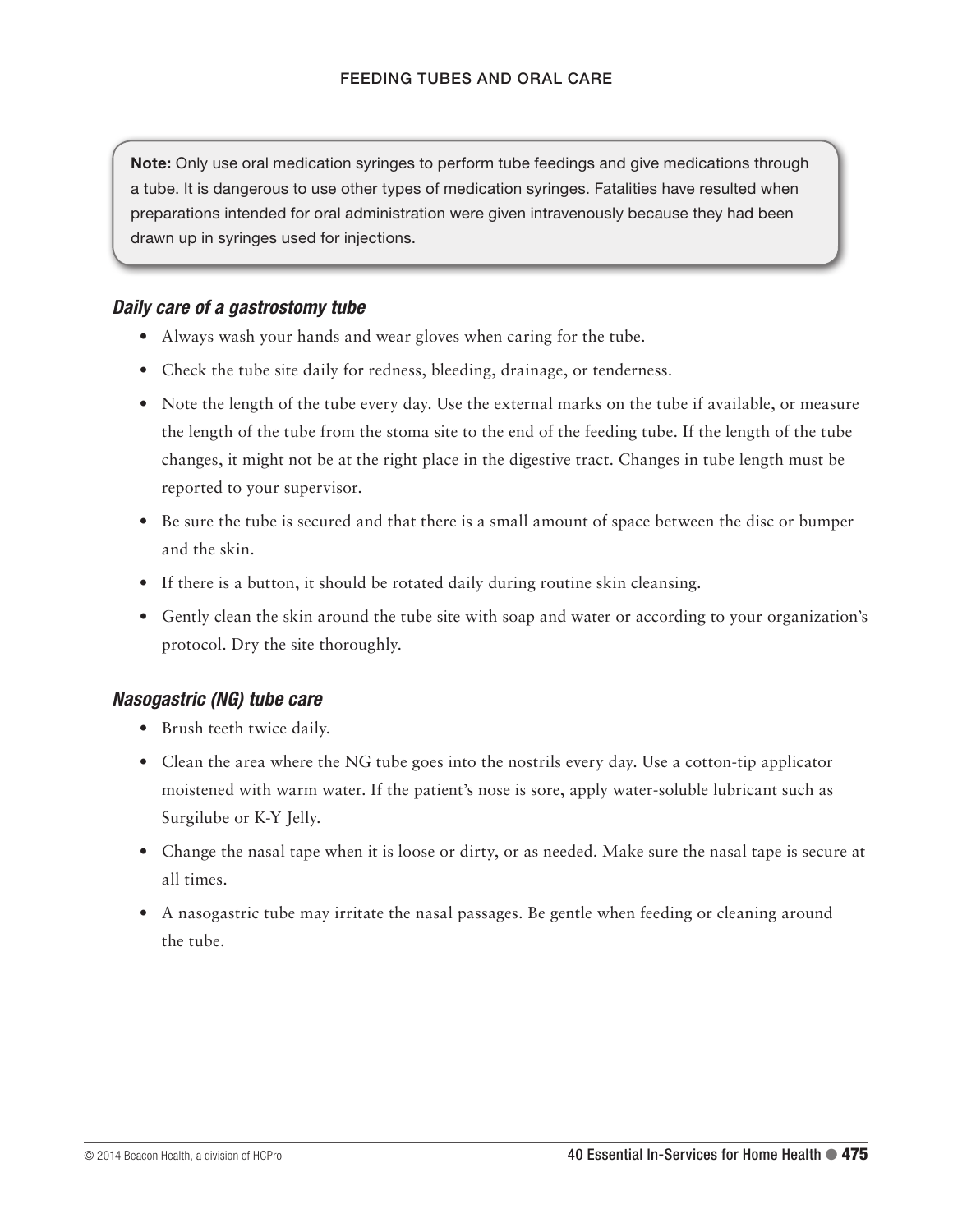# Oral Care

Keeping the mouth moist and clean is important for comfort. Good mouth care may help prevent bad breath, mouth dryness, infections, and irritations. Encourage the patient to do his own oral care. If he is unable, frontline staff may assist.

Good nutrition is another way to improve oral health. Acidic juices such as orange juice help reduce the buildup of plaque deposits on the teeth. Encourage patients to floss daily. Research shows that good oral hygiene is linked to a reduced risk of heart disease, probably because good oral cleanliness reduces the bacteria in the body.

## *Assisting with mouth care*

- Gather supplies:
	- Soft toothbrush
	- Toothpaste
	- Emesis basin
	- Washcloth
	- Water or alcohol-free mouth wash
	- Moisturizer or lubricant for lips
- Raise head of bed or assist the patient to sit or stand at the sink
- Place a towel under the pateint's head or around the shoulders
- Apply gloves
- Use the toothbrush and a small amount of toothpaste to brush gently the teeth, gums, and tongue
- Do not put toothbrush too far in the back of the mouth, which can cause gagging
- Ask the patient to rinse mouth
- Apply lubricant, such as K-Y Jelly, to lips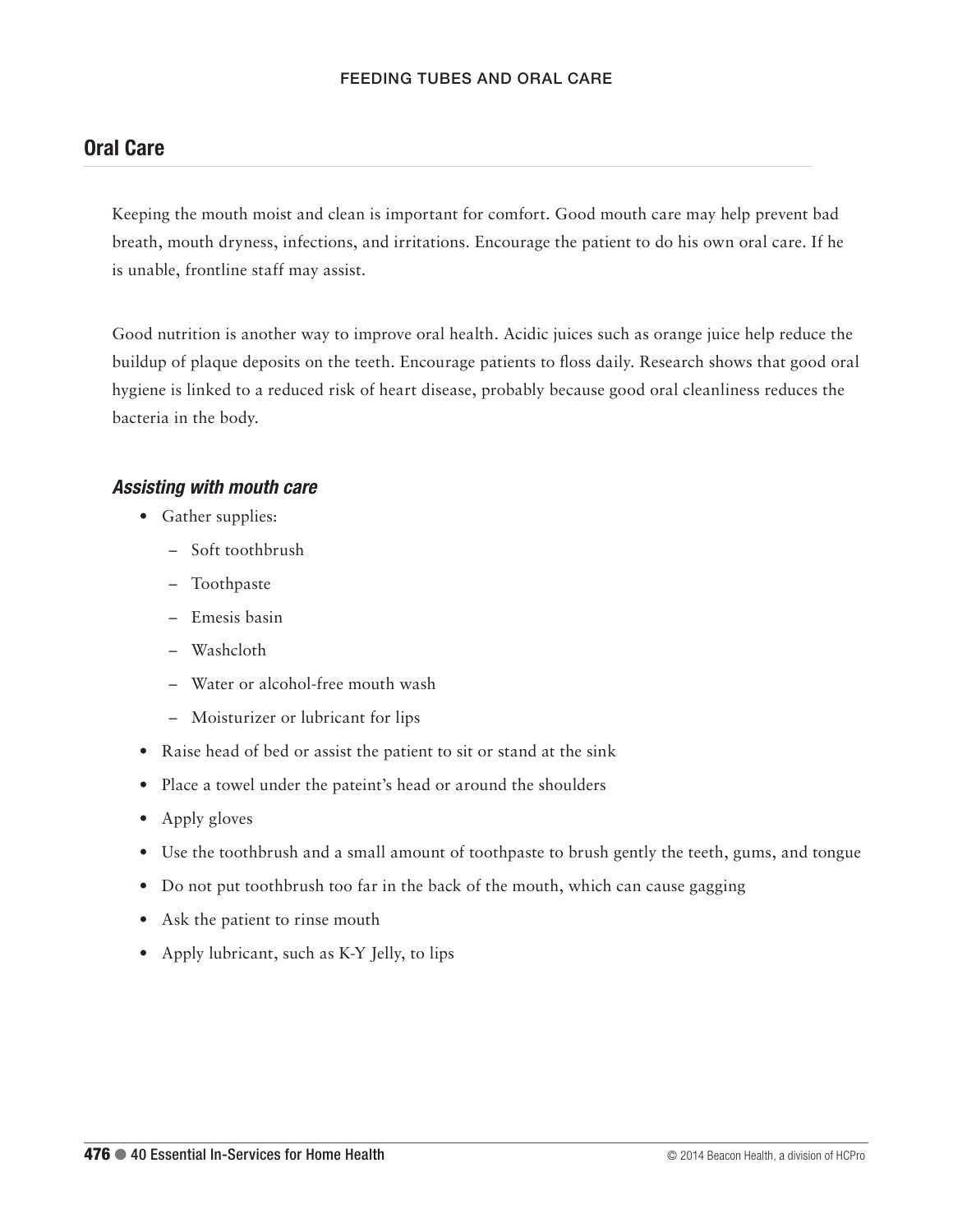## *Denture care*

- Dentures should be removed and cleaned at least once per day.
- Apply gloves.
- Use a piece of gauze to handle the dentures. Dentures are slippery and easily dropped.
- Place a washcloth in the bottom of the sink to provide a cushion in case you accidentally drop the dentures in the sink.
- Take dentures from patient. If dentures are difficult to remove, instruct the patient to puff out his cheeks with air. This usually breaks the suction and allows the dentures to be removed.
- Clean dentures over a basin filled with water to avoid chipping them.
- Use only cool water. Hot water can warp dentures.
- Use a denture brush or soft toothbrush and cleaning agent. If there is no denture cleaning agent, use baking soda and water.
- Have the pateint rinse his mouth before reinserting dentures.
- Apply denture cream or adhesive as needed and have the patient reinsert dentures in mouth.
- If storing dentures, store in a clearly labeled container filled with cool water. Storing dentures dry can cause them to warp. Keep the container in a safe place.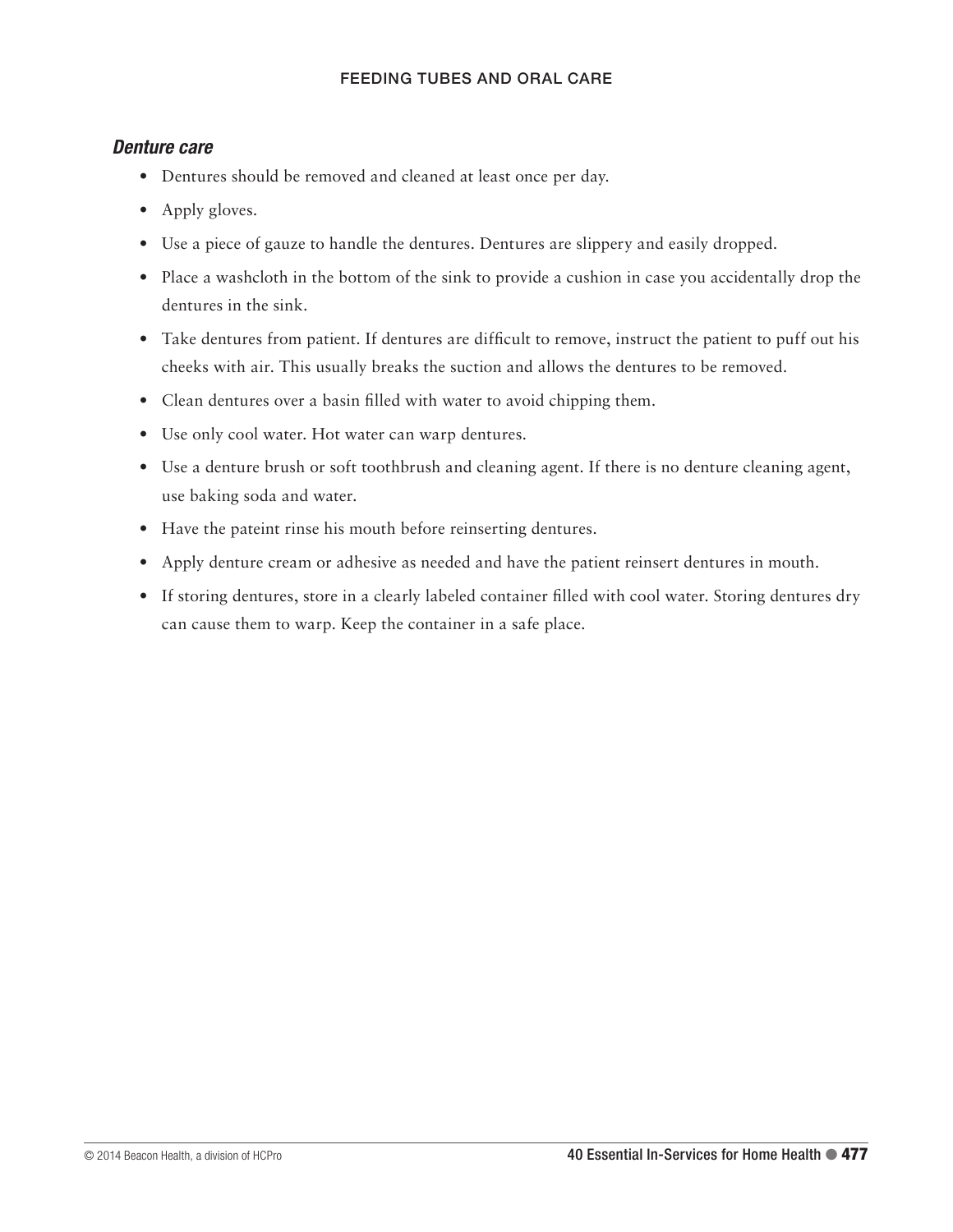| <b>TEST</b><br><b>Feeding Tubes and Oral Care</b>        |                                                                                                                                                               |                                                                                                  |  |  |
|----------------------------------------------------------|---------------------------------------------------------------------------------------------------------------------------------------------------------------|--------------------------------------------------------------------------------------------------|--|--|
|                                                          |                                                                                                                                                               |                                                                                                  |  |  |
| <b>Directions:</b> Fill in or circle the correct answer. |                                                                                                                                                               |                                                                                                  |  |  |
| 1.                                                       | feeding tube.                                                                                                                                                 | It is best to use ________________________ medications when giving medications through a         |  |  |
| 2.                                                       | It is best to use _________________________ to flush feeding tubes.                                                                                           |                                                                                                  |  |  |
| 3.                                                       | a. True<br>b. False                                                                                                                                           | All tablets may be crushed in order to administer them through a feeding tube.                   |  |  |
| 4.                                                       | When a feeding tube is being used, it is not necessary to consider whether a medication should<br>be given on a full or empty stomach.<br>b. False<br>a. True |                                                                                                  |  |  |
| 5.                                                       | Denture warp may occur if dentures are not stored in water.<br>a. True<br>b. False                                                                            |                                                                                                  |  |  |
| 6.                                                       | a.<br>b.<br>C.                                                                                                                                                | Keeping the mouth moist and clean is important for several reasons. List three reasons:          |  |  |
| 7.                                                       | long afterward?<br>a.                                                                                                                                         | It is important to keep the patient's head higher than the stomach during a tube feeding for how |  |  |